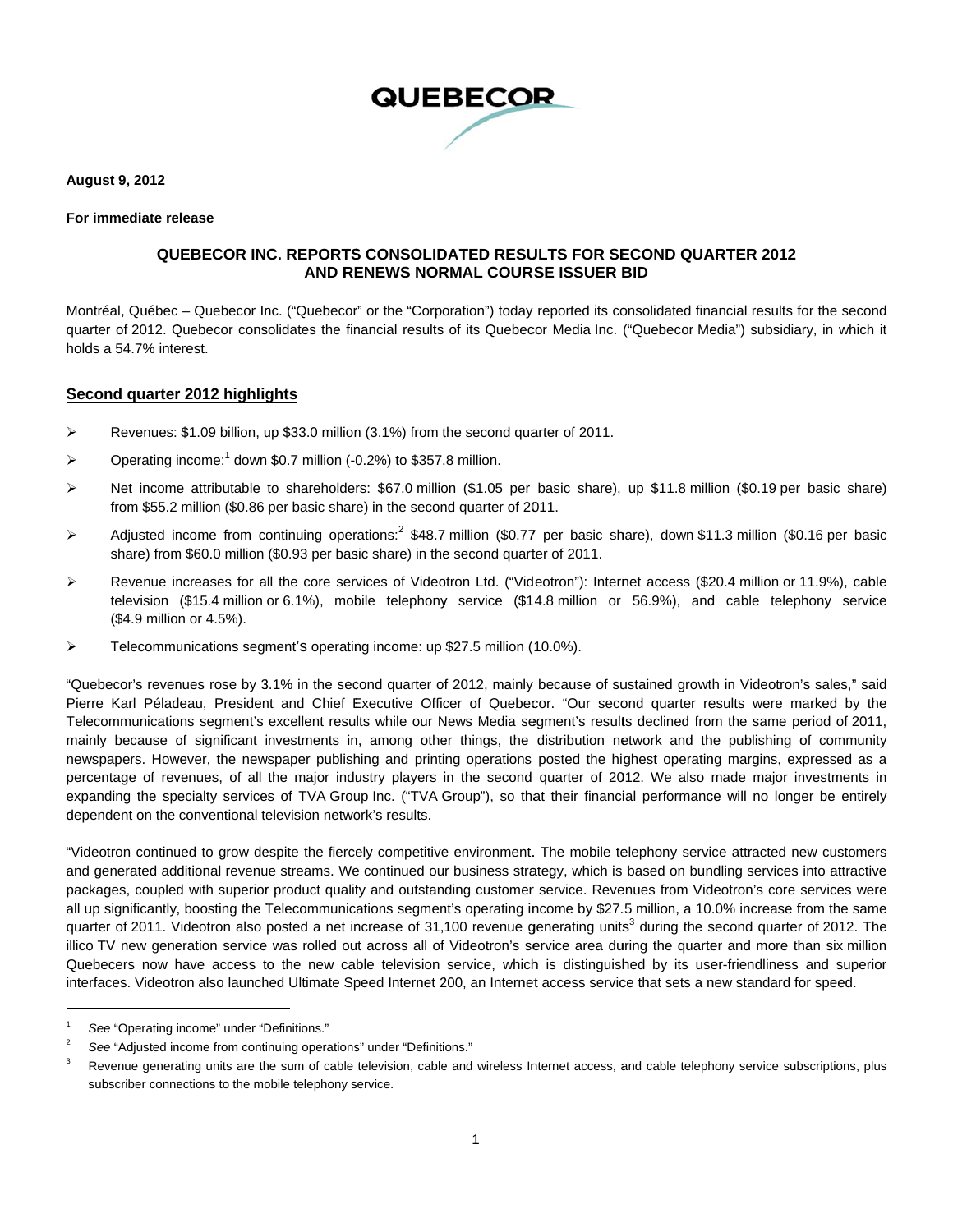"The News Media segment was busy during the second quarter of 2012, acquiring *Pub Extra* magazine and the weekly *L'Impact de Drummondville,* and launching *L'Écho de Victoriaville.* Quebecor Media's Québec community newspapers network now has a combined weekly circulation of over 2.5 million copies.

"To offer its customers expanded media exposure and broaden its convergence strategy, Quebecor Media has entered an entirely new media platform. Quebecor Media was chosen through a call for tenders to install, maintain and advertise on Société de transport de Montréal (STM) bus shelters for the next 20 years. For us, this is a promising move into a line of business that is experiencing significant technological change.

"In the field of electronic media, Quebecor Media announced a partnership with ReadBooks SAS, a Franco-Québec company specializing in ebooks. The partnership will support the development of new software for Archambault Group Inc. ("Archambault Group") and Librairie Paragraphe Bookstore that will allow them to increase their offerings and enhance their customers' reading experience.

"Finally, on another front, Quebecor Media welcomed with great satisfaction the Québec Superior Court judgements of July 23, 2012 ordering Bell TV (formerly Bell ExpressVu) to compensate Videotron and TVA Group. The court found that Bell TV committed serious misconduct by not taking the appropriate measures at the opportune time to prevent the illegal decoding of its satellite television signals, even though it knew the extent of the piracy of its system and had the required technology at its disposal to end it. We were glad to see Superior Court rule against Bell for resorting to illegal means that weaken its competitors and for having failed to meet its obligations to protect rather than undermine the integrity of the Québec and Canadian broadcasting industry.

"In the first half of 2012, Quebecor actively pursued its customer, product and business development strategies, combined with vigorous operating cost-control initiatives, in order to achieve its long-term growth and profitability targets."

#### **Table 1**

#### **Quebecor second quarter financial highlights, 2008 to 2012**

(in millions of Canadian dollars, except per share data)

|                                                         | 2012 <sup>1</sup> | 2011 <sup>1</sup> | $2010^{1}$   | $2009^2$ | $2008^2$    |
|---------------------------------------------------------|-------------------|-------------------|--------------|----------|-------------|
|                                                         |                   |                   |              |          |             |
| Revenues                                                | 1,086.4<br>S.     | 1,053.4<br>\$     | \$.<br>994.0 | \$946.4  | 949.9<br>\$ |
| Operating income <sup>3</sup>                           | 357.8             | 358.5             | 351.9        | 315.9    | 276.9       |
| Net income attributable to shareholders                 | 67.0              | 55.2              | 60.8         | 76.8     | 57.5        |
| Adjusted income from continuing operations <sup>4</sup> | 48.7              | 60.0              | 62.9         | 56.3     | 41.5        |
| Per basic share:                                        |                   |                   |              |          |             |
| Net income attributable to shareholders                 | 1.05              | 0.86              | 0.95         | 1.19     | 0.90        |
| Adjusted income from continuing operations <sup>4</sup> | 0.77              | 0.93              | 0.98         | 0.88     | 0.61        |

1 Financial figures for the second quarters of years 2010 to 2012 are presented in accordance with International Financial Reporting Standards  $("IFRS").$ <sup>2</sup> Financial

Financial figures for the second quarters of years 2008 and 2009 are presented in accordance with Canadian Generally Accepted Accounting

Principles ("GAAP"). 3 *See* "Operating income" under "Definitions."

<sup>4</sup> *See* "Adjusted income from continuing operations" under "Definitions."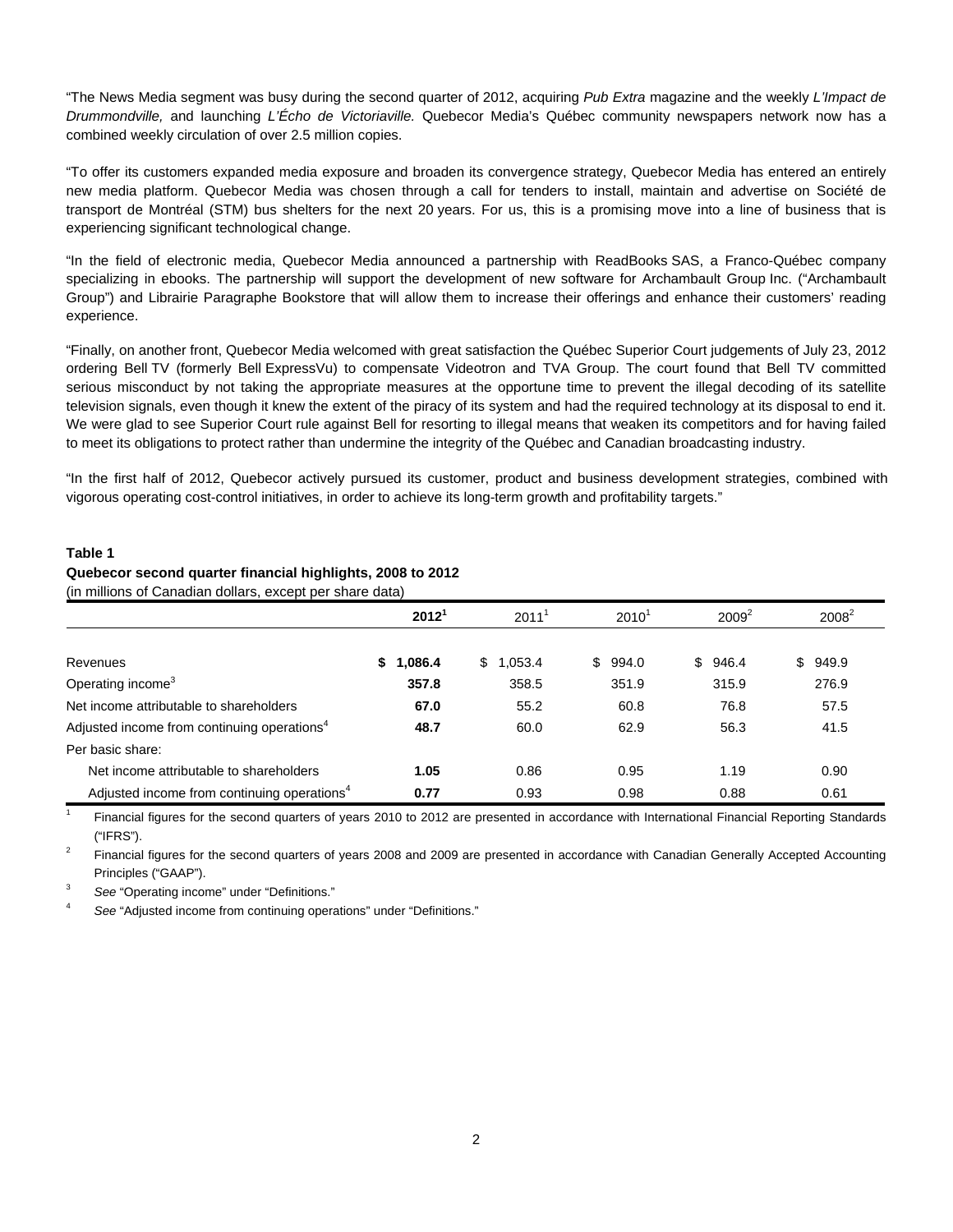#### **2012/2011 second quarter comparison**

**Revenues:** \$1.09 billion, an increase of \$33.0 million (3.1%).

- Revenues increased in Telecommunications (\$50.7 million or 8.4% of segment revenues) and Interactive Technologies and Communications (\$11.2 million or 39.7%).
- Revenues decreased in News Media (\$12.7 million or -4.7%), Leisure and Entertainment (\$8.6 million or -12.0%) and Broadcasting (\$2.1 million or -1.8%).

**Operating income:** \$357.8 million, a decrease of \$0.7 million (-0.2%).

- Operating income decreased in News Media (\$9.3 million or -20.4% of segment operating income), Leisure and Entertainment (\$7.4 million), Broadcasting (\$2.6 million or -11.7%), and Head Office (\$10.6 million). The decrease at Head Office was caused mainly by the unfavourable variation in the fair value of stock options, as well as higher operating expenses, including the donations and sponsorships expense.
- Operating income increased in Telecommunications (\$27.5 million or 10.0%) and Interactive Technologies and Communications (\$1.7 million or 130.8%).
- The change in the fair value of Quebecor Media stock options resulted in a \$5.0 million unfavourable variance in the stock-based compensation charge in the second quarter of 2012 compared with the same period of 2011. The change in the fair value of Quebecor stock options resulted in a \$7.8 million unfavourable variance in the Corporation's stock-based compensation charge in the second quarter of 2012.

**Net income attributable to shareholders:** \$67.0 million (\$1.05 per basic share) compared with \$55.2 million (\$0.86 per basic share) in the second quarter of 2011, an increase of \$11.8 million (\$0.19 per basic share).

- The increase was due mainly to:
	- o \$45.9 million favourable variance in gain on valuation and translation of financial instruments;
	- o \$18.6 million favourable variance in charge for restructuring of operations, impairment of assets and other special items.

Offset by:

o \$22.7 million increase in amortization charge.

**Adjusted income from continuing operations:** \$48.7 million in the second quarter of 2012 (\$0.77 per basic share) compared with \$60.0 million (\$0.93 per basic share) in the same period of 2011, a decrease of \$11.3 million (\$0.16 per basic share).

#### **2012/2011 year-to-date comparison**

**Revenues:** \$2.15 billion, an increase of \$106.5 million (5.2%).

- Revenues increased in Telecommunications (\$113.3 million or 9.6% of segment revenues), Interactive Technologies and Communications (\$21.0 million or 38.2%) and Broadcasting (\$8.6 million or 3.8%).
- Revenues decreased in News Media (\$19.7 million or -3.9%) and Leisure and Entertainment (\$2.9 million or -2.2%).

**Operating income:** \$680.0 million, an increase of \$27.2 million (4.2%).

- Operating income increased in Telecommunications (\$76.0 million or 14.4% of segment operating income) and Interactive Technologies and Communications (\$3.8 million or 172.7%).
- Operating income decreased in News Media (\$21.0 million or -28.4%), Broadcasting (\$13.0 million or -48.3%), Leisure and Entertainment (\$8.3 million), and Head Office (\$10.3 million). The decrease at Head Office was caused mainly by the unfavourable variance in the fair value of stock options.
- The change in the fair value of Quebecor Media stock options resulted in a \$9.7 million unfavourable variance in the stock-based compensation charge in the first half of 2012 compared with the same period of 2011. The change in the fair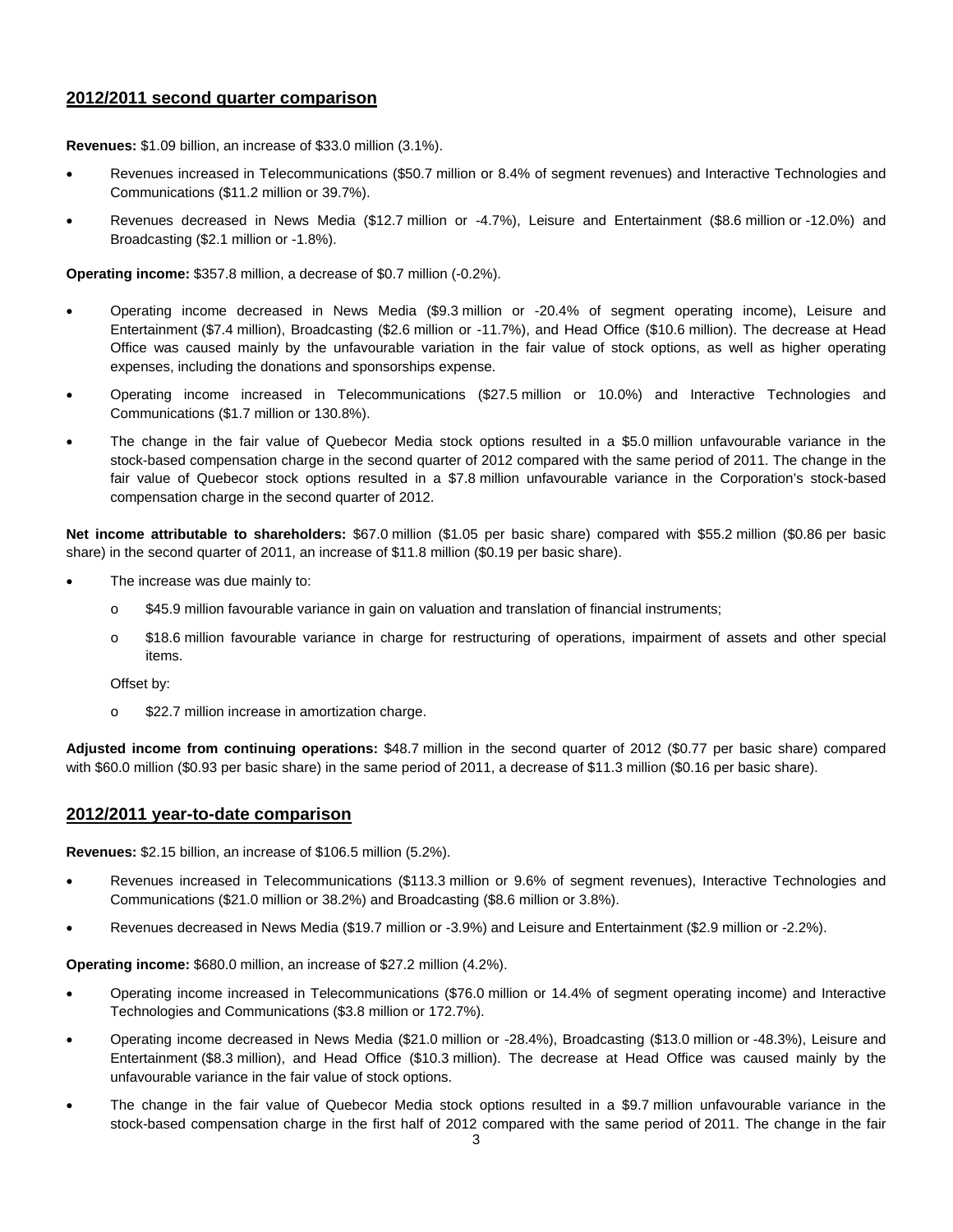value of Quebecor stock options resulted in a \$14.3 million unfavourable variance in the Corporation's stock-based compensation charge in the first half of 2012.

**Net income attributable to shareholders:** \$139.9 million (\$2.20 per basic share) compared with \$89.5 million (\$1.39 per basic share) in the first half of 2011, an increase of \$50.4 million (\$0.81 per basic share).

- The increase was due mainly to:
	- o \$117.3 million favourable variance in gain on valuation and translation of financial instruments;
	- o \$27.2 million increase in operating income;
	- o \$27.0 million favourable variance in charge for restructuring of operations, impairment of assets and other special items.

Partially offset by:

- o \$43.2 million increase in amortization charge;
- o \$14.5 million goodwill impairment charge recognized in the first half of 2012.

**Adjusted income from continuing operations:** \$88.0 million in the first half of 2012 (\$1.39 per basic share) compared with \$95.9 million (\$1.49 per basic share) in the same period of 2011, a decrease of \$7.9 million (\$0.10 per basic share).

#### **Dividends**

On August 8, 2012, the Board of Directors of Quebecor declared a quarterly dividend of \$0.05 per share on Class A Multiple Voting Shares ("Class A shares") and Class B Subordinate Voting Shares ("Class B shares") payable on September 18, 2012 to shareholders of record at the close of business on August 24, 2012. This dividend is designated to be an eligible dividend, as provided under subsection 89(14) of the Canadian *Income Tax Act* and its provincial counterpart.

#### **Normal course issuer bid**

The Board of Directors of Quebecor has authorized a normal course issuer bid for a maximum of 980,357 Class A shares, representing approximately 5% of the issued and outstanding Class A shares, and for a maximum of 4,351,276 Class B shares, representing approximately 10% of the public float for the Class B shares as of July 31, 2012.

The purchases will be made from August 13, 2012 to August 12, 2013**,** at prevailing market prices, on the open market through the facilities of the Toronto Stock Exchange and will be made in accordance with the requirements of said Exchange. All shares purchased will be cancelled. As of July 31, 2012, 19,607,151 Class A Shares and 43,725,831 Class Bshares were issued and outstanding.

The average daily trading volume of the Class A shares and the Class B shares of the Corporation from February 1, 2012 to July 31, 2012 has been 979 Class A shares and 110,324 Class B shares. Consequently, the Corporation will be authorized to purchase a maximum of 1,000 Class A shares and of 27,581 Class B shares during the same trading day pursuant to its normal course issued bid.

The Corporation believes that the repurchase of these shares, pursuant to this normal course issuer bid, is in the best interest of the Corporation and its shareholders.

Within the past twelve months, the Corporation has not repurchased any outstanding Class A shares and has repurchased 1,121,500 Class B Shares at a volume weighted average price of \$33.2596 per share.

Shareholders may obtain a copy of the Notice filed with the Toronto Stock Exchange, without charge, by contacting the Secretary's office of the Corporation at (514) 380-1994.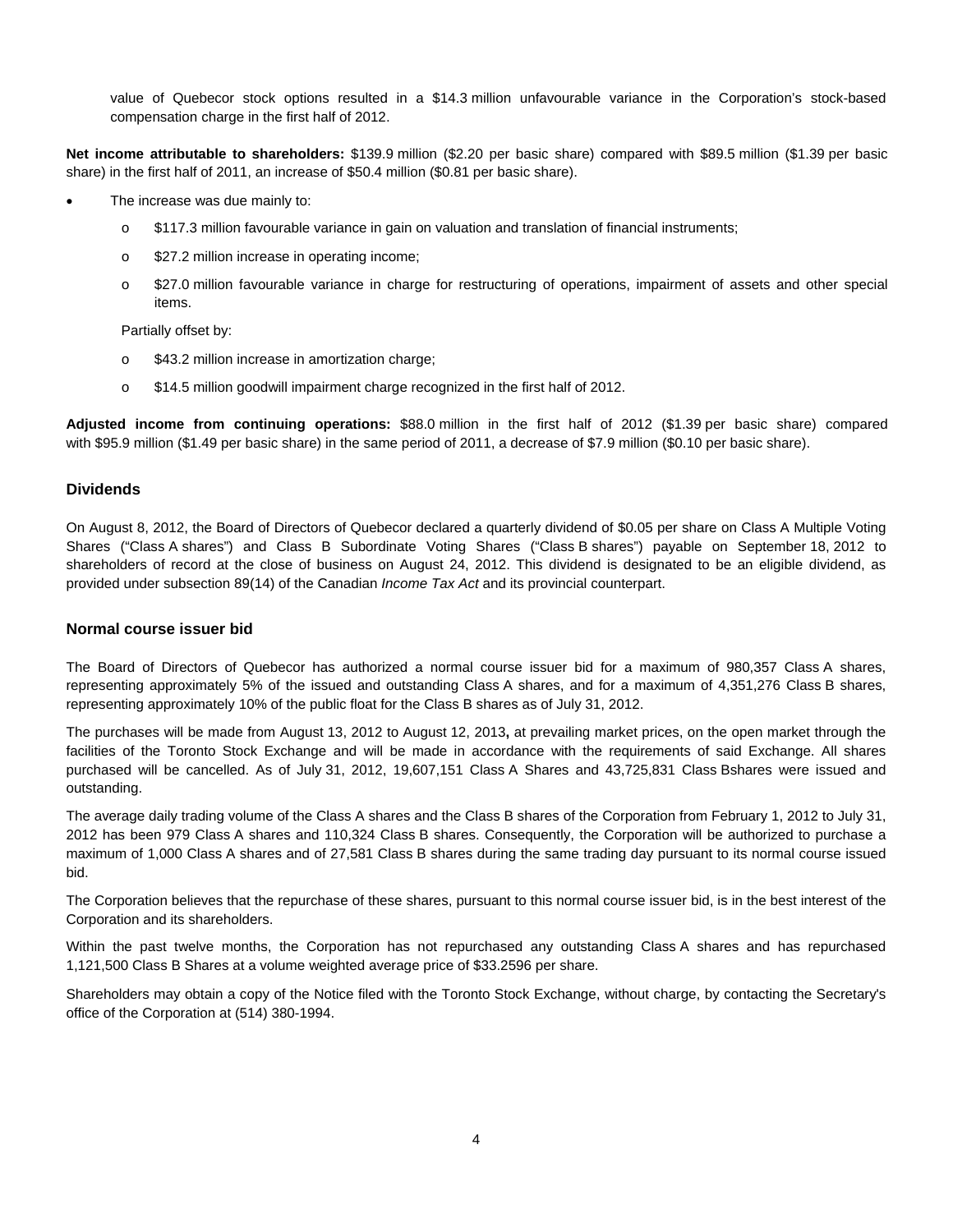#### **Detailed financial information**

For a detailed analysis of Quebecor's second quarter 2012 results, please refer to the Management Discussion and Analysis and consolidated financial statements of Quebecor, available on the Corporation's website at: <http://www.quebecor.com/en/quarterly\_doc\_quebecor\_inc> or from the SEDAR filing service at <www.sedar.com>.

#### **Conference call for investors and webcast**

Quebecor will hold a conference call to discuss its second quarter 2012 results on August 9, 2012, at 11 a.m. EDT. There will be a question period reserved for financial analysts. To access the conference call, please dial 1 877 293-8052, access code for participants 58308#. A tape recording of the call will be available from August 9 to November 9, 2012 by dialling 1 877 293-8133, conference number 801836#, access code for participants 58308#. The conference call will also be broadcast live on Quebecor's website at <www.quebecor.com/en/content/conference-call>. It is advisable to ensure the appropriate software is installed before accessing the call. Instructions and links to free player downloads are available at the Internet address shown above.

#### **Cautionary statement regarding forward-looking statements**

The statements in this press release that are not historical facts are forward-looking statements and are subject to significant known and unknown risks, uncertainties and assumptions that could cause Quebecor's actual results for future periods to differ materially from those set forth in the forward-looking statements. Forward-looking statements may be identified by the use of the conditional or by forward-looking terminology such as the terms "plans," "expects," "may," "anticipates," "intends," "estimates," "projects," "seeks," "believes," or similar terms, variations of such terms or the negative of such terms. Certain factors that may cause actual results to differ from current expectations include seasonality (including seasonal fluctuations in customer orders), operating risk (including fluctuations in demand for Quebecor's products and pricing actions by competitors), insurance risk, risks associated with capital investment (including risks related to technological development and equipment availability and breakdown), environmental risks, risks associated with labour agreements, risks associated with commodities and energy prices (including fluctuations in the cost and availability of raw materials), credit risk, financial risks, debt risks, risks related to interest rate fluctuations, foreign exchange risks, risks associated with government acts and regulations, risks related to changes in tax legislation, and changes in the general political and economic environment. Investors and others are cautioned that the foregoing list of factors that may affect future results is not exhaustive and that undue reliance should not be placed on any forward-looking statements. For more information on the risks, uncertainties and assumptions that could cause Quebecor's actual results to differ from current expectations, please refer to Quebecor's public filings available at <www.sedar.com> and <www.quebecor.com> including, in particular, the "Risks and Uncertainties" section of Quebecor's Management Discussion and Analysis for the year ended December 31, 2011.

The forward-looking statements in this press release reflect Quebecor's expectations as of August 9, 2012, and are subject to change after that date. Quebecor expressly disclaims any obligation or intention to update or revise any forward-looking statements, whether as a result of new information, future events or otherwise, except as required by applicable securities laws.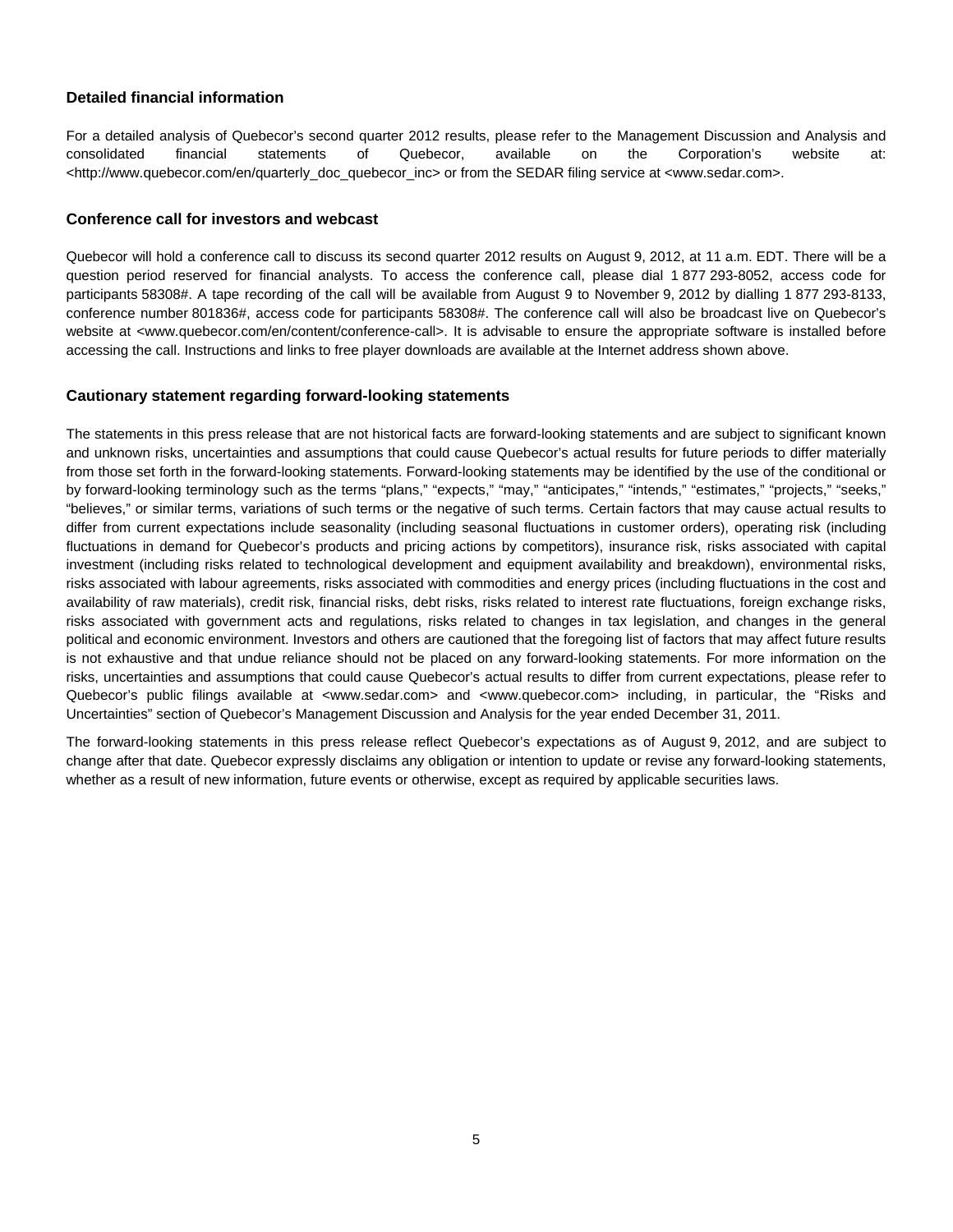#### **The Corporation**

Quebecor Inc. (TSX: QBR.A, QBR.B) is a holding company with a 54.7% interest in Quebecor Media Inc., one of Canada's largest media groups, with more than 16,000 employees. Quebecor Media Inc., through its subsidiary Videotron Ltd., is an integrated communications company engaged in cable television, interactive multimedia development, Internet access services, cable telephony, and mobile telephony. Through Sun Media Corporation, Quebecor Media Inc. is the largest publisher of newspapers in Canada. It also operates Canoe.ca and its network of English- and French-language Internet properties in Canada. In the broadcasting sector, Quebecor Media Inc. operates, through TVA Group Inc., the number one French-language general-interest television network in Québec, a number of specialty channels and the SUN News English-language channel. Another subsidiary of Quebecor Media Inc., Nurun Inc., is a major interactive technologies and communications agency with offices in Canada, the United States, Europe and Asia. Quebecor Media Inc. is also active in magazine publishing (TVA Publishing Inc.), video game development (BlooBuzz Studios Holding, L.P.), book publishing and distribution (Sogides Group Inc. and CEC Publishing Inc.), the production, distribution and retailing of cultural products (Archambault Group Inc. and TVA Films), DVD, Blu-ray disc and videogame rental and retailing (Le SuperClub Vidéotron ltée), the printing and distribution of regional newspapers and flyers (Quebecor Media Printing Inc. and Quebecor Media Network Inc.), news content production and distribution (QMI Agency), multiplatform advertising solutions (QMI Sales), and the publishing of printed and online directories, through Quebecor MediaPages<sup>™.</sup>

 $-30-$ 

#### **Information:**

Jean-François Pruneau J. Serge Sasseville Quebecor Inc. and Quebecor Media Inc. Quebecor Media Inc. jean-francois.pruneau@quebecor.com serge.sasseville@quebecor.com 514 380-4144 514 380-1864

Chief Financial Officer Senior Vice President, Corporate and Institutional Affairs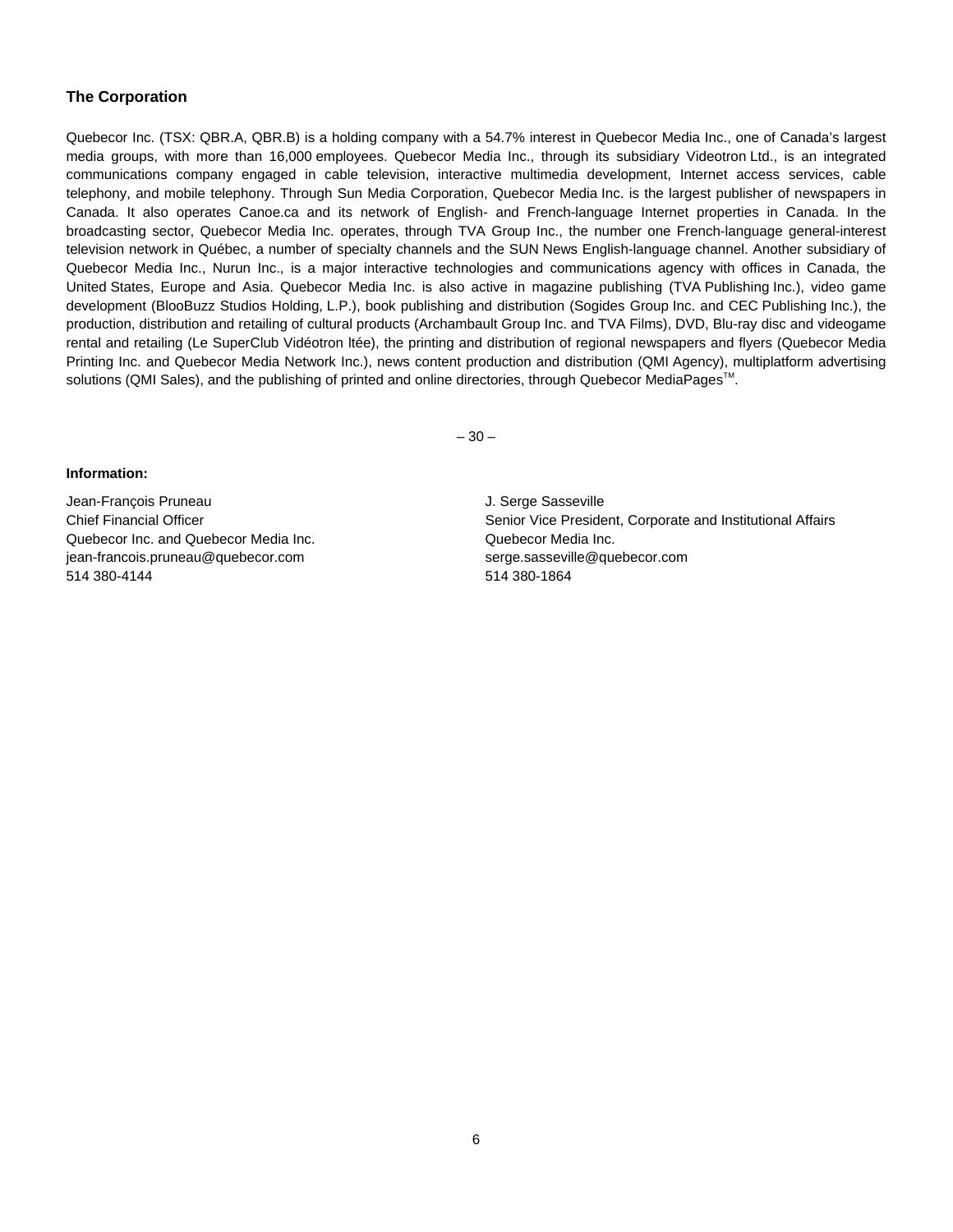#### **DEFINITIONS**

#### **Operating income**

In its analysis of operating results, the Corporation defines operating income, as reconciled to net income under IFRS, as net income before amortization, financial expenses, gain (loss) on valuation and translation of financial instruments, charge for restructuring of operations, impairment of assets and other special items, impairment of goodwill, loss on debt refinancing, and income tax. Operating income as defined above is not a measure of results that is consistent with IFRS. It is not intended to be regarded as an alternative to other financial operating performance measures or to the statement of cash flows as a measure of liquidity. It should not be considered in isolation or as a substitute for measures of performance prepared in accordance with IFRS. The Corporation uses operating income in order to assess the performance of its investment in Quebecor Media*.* The Corporation's management and Board of Directors use this measure in evaluating its consolidated results as well as the results of the Corporation's operating segments. This measure eliminates the significant level of depreciation and amortization of tangible and intangible assets and is unaffected by the capital structure or investment activities of the Corporation and its segments. Operating income is also relevant because it is a significant component of the Corporation's annual incentive compensation programs. A limitation of this measure, however, is that it does not reflect the periodic costs of tangible and intangible assets used in generating revenues in the Corporation's segments. The Corporation also uses other measures that do reflect such costs, such as cash flows from segment operations and free cash flows from operations. In addition, measures like operating income are commonly used by the investment community to analyze and compare the performance of companies in the industries in which the Corporation is engaged. The Corporation's definition of operating income may not be the same as similarly titled measures reported by other companies.

Table 2 below provides a reconciliation of operating income to net income, as disclosed in Quebecor's condensed consolidated financial statements.

#### **Table 2**

**Reconciliation of the operating income measure used in this press release to the net income measure used in the condensed consolidated financial statements** 

(in millions of Canadian dollars)

|                                                             | Three months ended June 30 |         |      |                          |    | Six months ended June 30 |    |         |  |  |
|-------------------------------------------------------------|----------------------------|---------|------|--------------------------|----|--------------------------|----|---------|--|--|
|                                                             |                            | 2012    | 2011 |                          |    | 2012                     |    | 2011    |  |  |
|                                                             |                            |         |      |                          |    |                          |    |         |  |  |
| Operating income (loss):                                    |                            |         |      |                          |    |                          |    |         |  |  |
| Telecommunications                                          | \$                         | 301.7   | \$   | 274.2                    | \$ | 604.7                    | \$ | 528.7   |  |  |
| News Media                                                  |                            | 36.4    |      | 45.7                     |    | 53.0                     |    | 74.0    |  |  |
| <b>Broadcasting</b>                                         |                            | 19.7    |      | 22.3                     |    | 13.9                     |    | 26.9    |  |  |
| Leisure and Entertainment                                   |                            | (1.1)   |      | 6.3                      |    | (0.8)                    |    | 7.5     |  |  |
| Interactive Technologies and Communications                 |                            | 3.0     |      | 1.3                      |    | 6.0                      |    | 2.2     |  |  |
| <b>Head Office</b>                                          |                            | (1.9)   |      | 8.7                      |    | 3.2                      |    | 13.5    |  |  |
|                                                             |                            | 357.8   |      | 358.5                    |    | 680.0                    |    | 652.8   |  |  |
| Amortization                                                |                            | (144.2) |      | (121.5)                  |    | (286.2)                  |    | (243.0) |  |  |
| <b>Financial expenses</b>                                   |                            | (79.1)  |      | (80.4)                   |    | (162.3)                  |    | (161.8) |  |  |
| Gain (loss) on valuation and translation of financial       |                            |         |      |                          |    |                          |    |         |  |  |
| instruments                                                 |                            | 41.9    |      | (4.0)                    |    | 123.8                    |    | 6.5     |  |  |
| Restructuring of operations, impairment of assets and other |                            |         |      |                          |    |                          |    |         |  |  |
| special items                                               |                            | 12.0    |      | (6.6)                    |    | 10.9                     |    | (16.1)  |  |  |
| Impairment of goodwill                                      |                            |         |      |                          |    | (14.5)                   |    |         |  |  |
| Loss on debt refinancing                                    |                            |         |      | $\overline{\phantom{0}}$ |    | (7.3)                    |    | (9.3)   |  |  |
| Income taxes                                                |                            | (52.0)  |      | (40.0)                   |    | (91.8)                   |    | (59.8)  |  |  |
| <b>Net income</b>                                           | \$                         | 136.4   | \$   | 106.0                    | \$ | 252.6                    | \$ | 169.3   |  |  |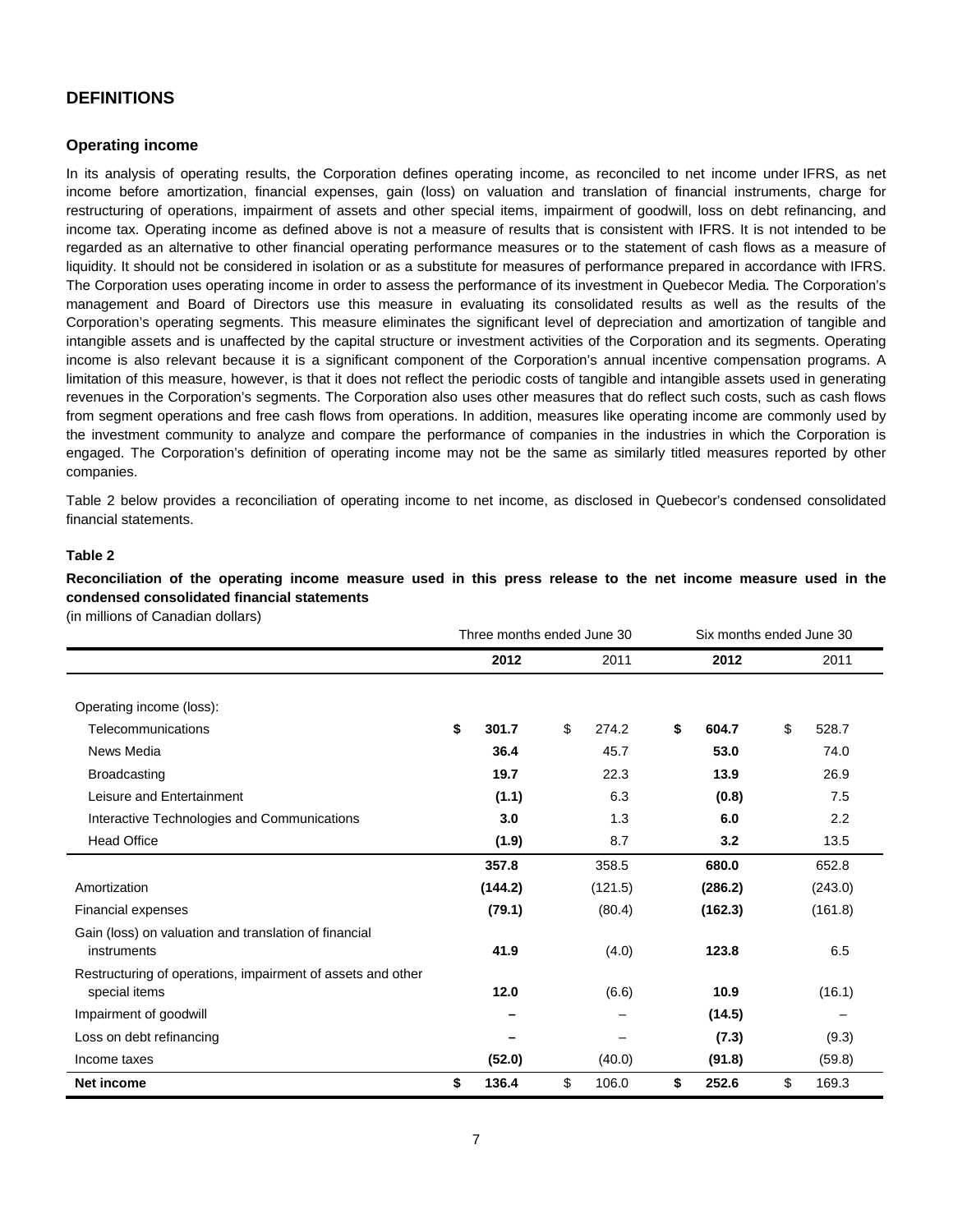#### **Adjusted income from continuing operations**

The Corporation defines adjusted income from continuing operations, as reconciled to net income attributable to shareholders under IFRS, as net income attributable to shareholders before gain (loss) on valuation and translation of financial instruments, charge for restructuring of operations, impairment of assets and other special items, impairment of goodwill and loss on debt refinancing, net of income tax and net income attributable to non-controlling interests. Adjusted income from continuing operations, as defined above, is not a measure of results that is consistent with IFRS. It should not be considered in isolation or as a substitute for measures of performance prepared in accordance with IFRS. The Corporation's definition of adjusted income from continuing operating activities may not be identical to similarly titled measures reported by other companies.

Table 3 provides a reconciliation of adjusted income from continuing operations to the net income attributable to shareholders measure used in Quebecor's condensed consolidated financial statements.

#### **Table 3**

**Reconciliation of the adjusted income from continuing operations measure used in this press release to the net income attributable to shareholders measure used in the condensed consolidated financial statements**  (in millions of Canadian dollars)

|                                                                               | Three months ended June 30 |        |    |       |    | Six months ended June 30 |    |        |  |  |  |
|-------------------------------------------------------------------------------|----------------------------|--------|----|-------|----|--------------------------|----|--------|--|--|--|
|                                                                               |                            | 2012   |    | 2011  |    | 2012                     |    | 2011   |  |  |  |
| Adjusted income from continuing operations                                    | \$                         | 48.7   | \$ | 60.0  | \$ | 88.0                     | \$ | 95.9   |  |  |  |
| Gain (loss) on valuation and translation of financial<br>instruments          |                            | 41.9   |    | (4.0) |    | 123.8                    |    | 6.5    |  |  |  |
| Restructuring of operations, impairment of assets and other<br>special items  |                            | 12.0   |    | (6.6) |    | 10.9                     |    | (16.1) |  |  |  |
| Impairment of goodwill                                                        |                            |        |    |       |    | (14.5)                   |    |        |  |  |  |
| Loss on debt refinancing                                                      |                            |        |    |       |    | (7.3)                    |    | (9.3)  |  |  |  |
| Income taxes related to adjustments <sup>1</sup>                              |                            | (13.2) |    | 1.7   |    | (26.5)                   |    | 6.1    |  |  |  |
| Net income attributable to non-controlling interest related to<br>adjustments |                            | (22.4) |    | 4.1   |    | (34.5)                   |    | 6.4    |  |  |  |
| Net income attributable to shareholders                                       | \$                         | 67.0   | \$ | 55.2  | \$ | 139.9                    | \$ | 89.5   |  |  |  |

1 Includes the impact of fluctuations in tax rates applicable to adjusted items, either for statutory reasons or in connection with tax transactions.

#### **Average Monthly Revenue per User**

Average monthly revenue per user ("ARPU") is an industry metric that the Corporation uses to measure its monthly cable television, Internet access, cable telephony and mobile telephony revenues per average basic cable customer. ARPU is not a measurement that is consistent with IFRS and the Corporation's definition and calculation of ARPU may not be the same as identically titled measurements reported by other companies. The Corporation calculates ARPU by dividing its combined cable television, Internet access, cable telephony and mobile telephony revenues by the average number of basic customers during the applicable period, and then dividing the resulting amount by the number of months in the applicable period.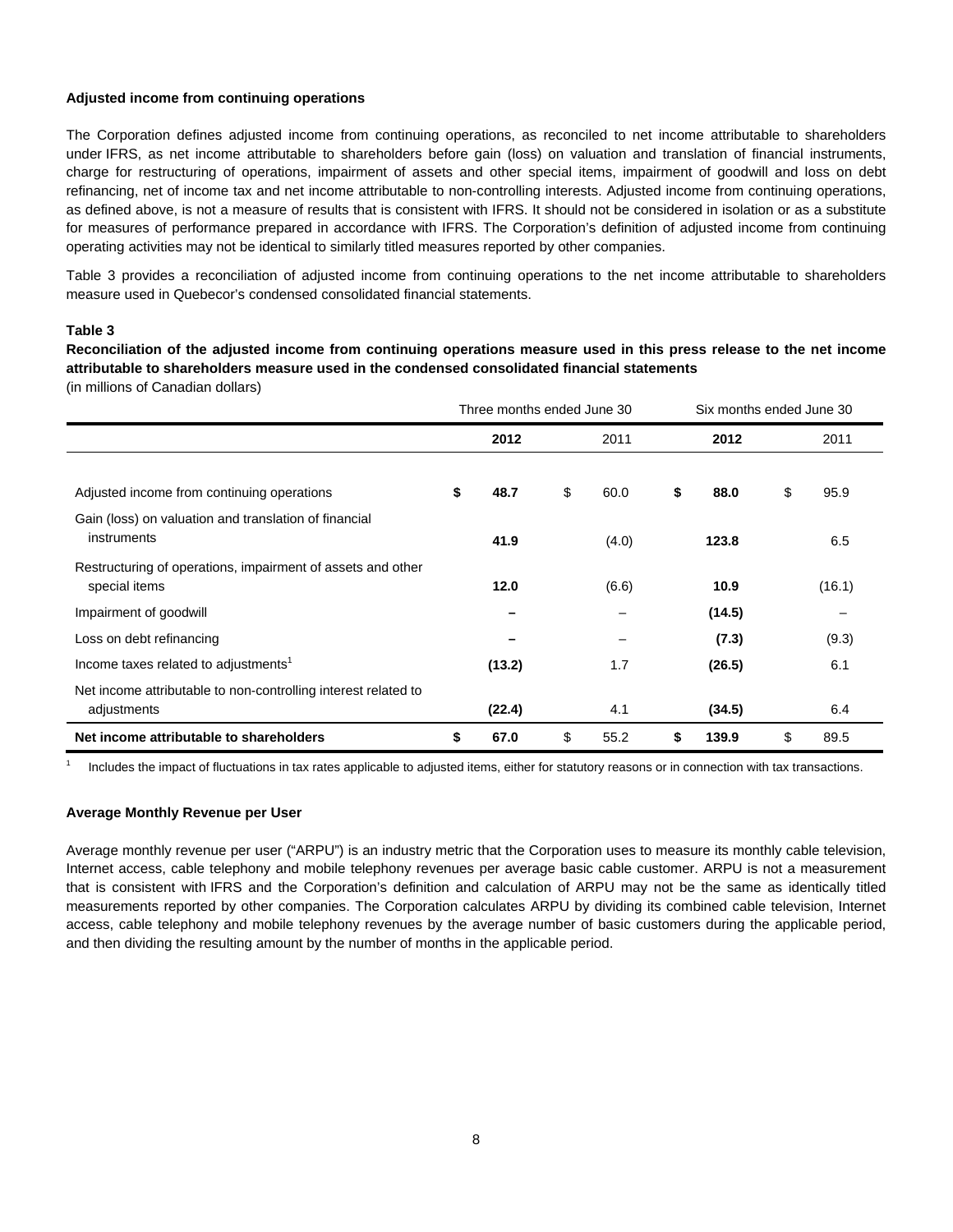## **CONSOLIDATED STATEMENTS OF INCOME**

(in millions of Canadian dollars, except for earnings per share data) (unaudited)

| .<br><b>Canadian dollars, choopt for carringo por critare data</b><br>(unaudited) | Three months ended June 30 |              |    |               |    | Six months ended June 30 |    |               |  |  |
|-----------------------------------------------------------------------------------|----------------------------|--------------|----|---------------|----|--------------------------|----|---------------|--|--|
|                                                                                   |                            | 2012         |    | 2011          |    | 2012                     |    | 2011          |  |  |
| <b>Revenues</b>                                                                   |                            |              |    |               |    |                          |    |               |  |  |
| Telecommunications                                                                | \$                         | 651.8        | \$ | 601.1         | \$ | 1,297.6                  | \$ | 1,184.3       |  |  |
| News Media                                                                        |                            | 254.8        |    | 267.5         |    | 487.9                    |    | 507.6         |  |  |
| Broadcasting                                                                      |                            | 115.4        |    | 117.5         |    | 233.2                    |    | 224.6         |  |  |
| Leisure and Entertainment                                                         |                            | 62.9         |    | 71.5          |    | 130.0                    |    | 132.9         |  |  |
| Interactive Technologies and Communications                                       |                            | 39.4         |    | 28.2          |    | 76.0                     |    | 55.0          |  |  |
| Inter-segment                                                                     |                            | (37.9)       |    | (32.4)        |    | (74.3)                   |    | (60.5)        |  |  |
|                                                                                   |                            | 1,086.4      |    | 1,053.4       |    | 2,150.4                  |    | 2,043.9       |  |  |
| Cost of sales, selling and administrative expenses                                |                            | 728.6        |    | 694.9         |    | 1,470.4                  |    | 1,391.1       |  |  |
| Amortization                                                                      |                            | 144.2        |    | 121.5         |    | 286.2                    |    | 243.0         |  |  |
| <b>Financial expenses</b>                                                         |                            | 79.1         |    | 80.4          |    | 162.3                    |    | 161.8         |  |  |
| (Gain) loss on valuation and translation of financial instruments                 |                            | (41.9)       |    | 4.0           |    | (123.8)                  |    | (6.5)         |  |  |
| Restructuring of operations, impairment of assets and other special items         |                            | (12.0)       |    | 6.6           |    | (10.9)                   |    | 16.1          |  |  |
| Impairment of goodwill                                                            |                            |              |    |               |    | 14.5                     |    |               |  |  |
| Loss on debt refinancing                                                          |                            |              |    |               |    | 7.3                      |    | 9.3           |  |  |
| Income before income taxes                                                        |                            | 188.4        |    | 146.0         |    | 344.4                    |    | 229.1         |  |  |
| Income taxes:                                                                     |                            |              |    |               |    |                          |    |               |  |  |
| Current<br>Deferred                                                               |                            | 20.3<br>31.7 |    | (5.5)<br>45.5 |    | 25.8<br>66.0             |    | (5.1)<br>64.9 |  |  |
|                                                                                   |                            | 52.0         |    | 40.0          |    | 91.8                     |    | 59.8          |  |  |
|                                                                                   |                            |              |    |               |    |                          |    |               |  |  |
| Net income                                                                        |                            | 136.4        | \$ | 106.0         | \$ | 252.6                    | \$ | 169.3         |  |  |
| Net income attributable to:                                                       |                            |              |    |               |    |                          |    |               |  |  |
| Shareholders                                                                      | \$                         | 67.0         | \$ | 55.2          | \$ | 139.9                    | \$ | 89.5          |  |  |
| Non-controlling interests                                                         |                            | 69.4         |    | 50.8          |    | 112.7                    |    | 79.8          |  |  |
| Earnings per share attributable to shareholders                                   |                            |              |    |               |    |                          |    |               |  |  |
| Basic                                                                             | \$                         | 1.05         | \$ | 0.86          | \$ | 2.20                     | \$ | 1.39          |  |  |
| <b>Diluted</b>                                                                    |                            | 1.05         |    | 0.85          |    | 2.19                     |    | 1.37          |  |  |
| Weighted average number of shares outstanding (in millions)                       |                            | 63.5         |    | 64.3          |    | 63.5                     |    | 64.3          |  |  |
| Weighted average number of diluted shares (in millions)                           |                            | 63.6         |    | 65.0          |    | 63.6                     |    | 65.0          |  |  |
|                                                                                   |                            |              |    |               |    |                          |    |               |  |  |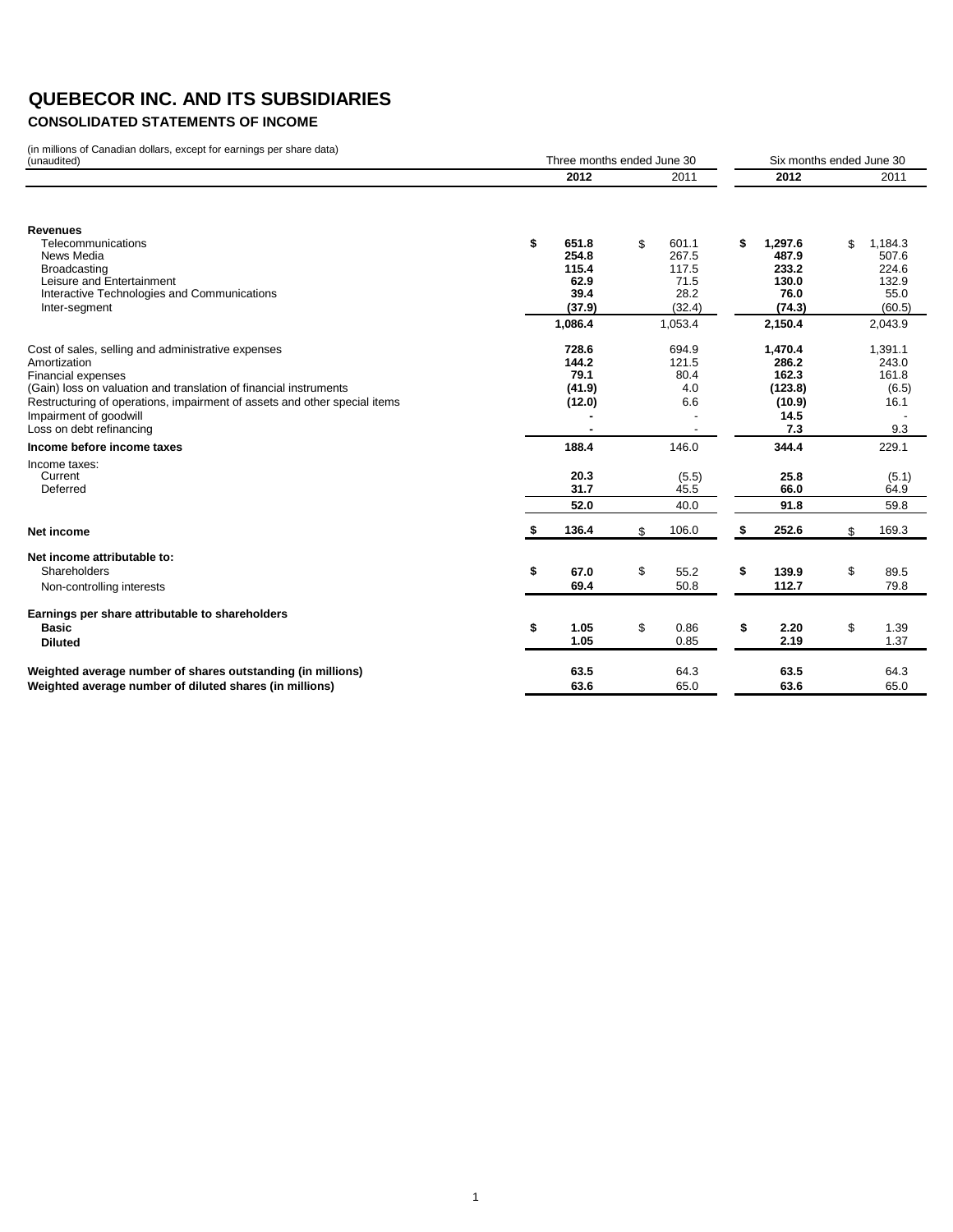## **CONSOLIDATED STATEMENTS OF COMPREHENSIVE INCOME**

| (in millions of Canadian dollars)<br>(unaudited)                                                                               |    | Three months ended June 30 | Six months ended June 30 |    |                        |    |              |  |
|--------------------------------------------------------------------------------------------------------------------------------|----|----------------------------|--------------------------|----|------------------------|----|--------------|--|
|                                                                                                                                |    | 2012                       | 2011                     |    | 2012                   |    | 2011         |  |
| Net income                                                                                                                     | S  | 136.4                      | \$<br>106.0              |    | 252.6                  | \$ | 169.3        |  |
| Other comprehensive income (loss):<br>(Loss) gain on translation of net investments in foreign operations<br>Cash flow hedges: |    | (0.4)                      | 0.3                      |    | (0.8)                  |    | 0.8          |  |
| Gain (loss) on valuation of derivative financial instruments<br>Deferred income taxes<br>Defined benefit plans:                |    | 6.5<br>(3.2)               | (6.8)<br>0.7             |    | 25.4<br>(0.9)          |    | (6.0)<br>2.9 |  |
| Net change in asset limit or in minimum funding liability<br>Deferred income taxes<br>Reclassification to income:              |    |                            | (0.1)<br>0.1             |    |                        |    | (0.2)<br>0.1 |  |
| Other comprehensive income related to cash flow hedges<br>Deferred income taxes                                                |    | 2.9                        | (5.8)                    |    | (3.3)<br>(1.2)<br>19.2 |    | (2.4)        |  |
| <b>Comprehensive income</b>                                                                                                    |    | 139.3                      | \$<br>100.2              |    | 271.8                  | \$ | 166.9        |  |
| Attributable to:<br>Shareholders<br>Non-controlling interests                                                                  | \$ | 68.6<br>70.7               | \$<br>51.8<br>48.4       | \$ | 150.4<br>121.4         | \$ | 88.0<br>78.9 |  |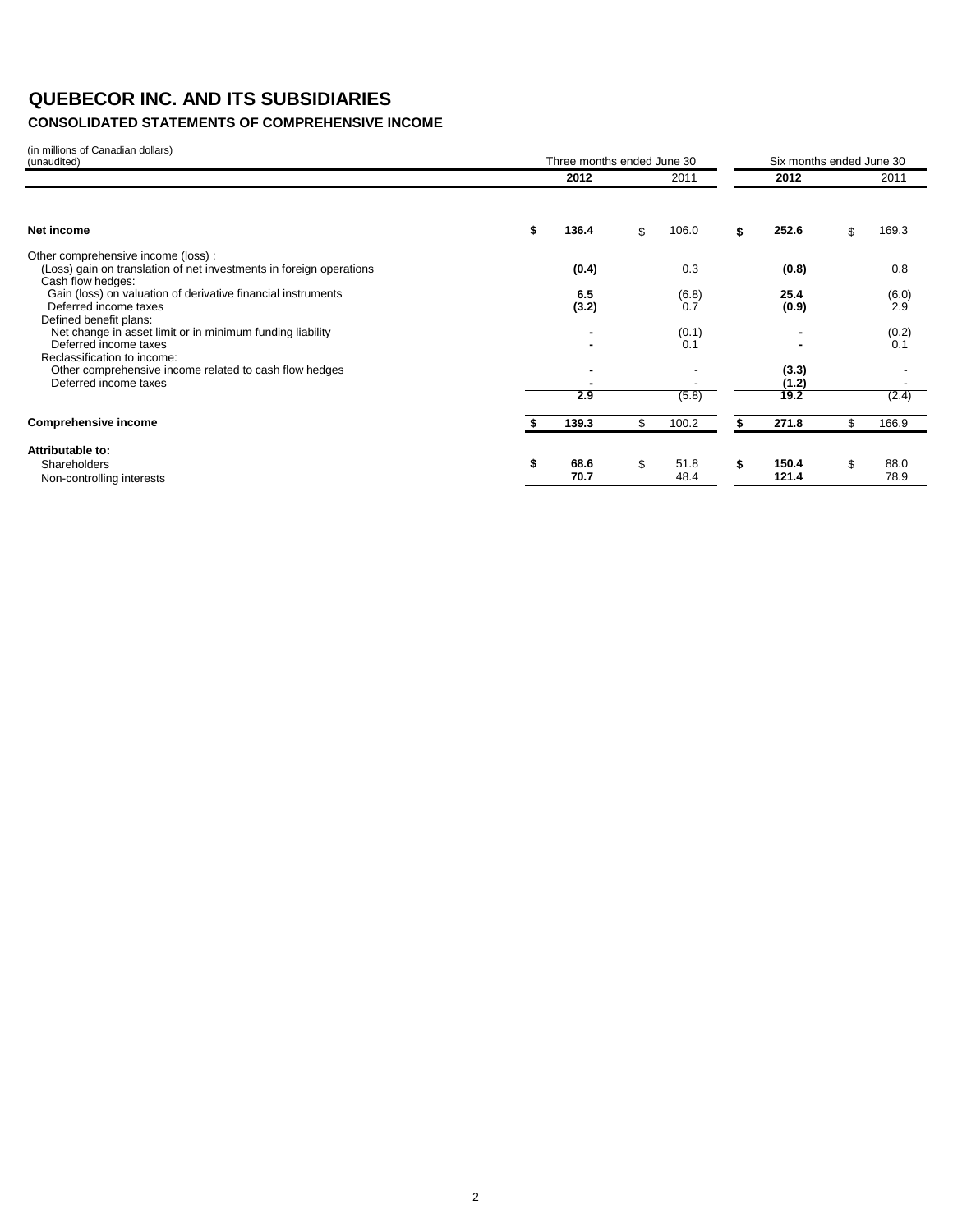### **SEGMENTED INFORMATION**

| (in millions of Canadian dollars)                                                                                                                                    |    | Six months ended June 30   |              |    |              |    |               |
|----------------------------------------------------------------------------------------------------------------------------------------------------------------------|----|----------------------------|--------------|----|--------------|----|---------------|
| (unaudited)                                                                                                                                                          |    | Three months ended June 30 |              |    |              |    |               |
|                                                                                                                                                                      |    | 2012                       | 2011         |    | 2012         |    | 2011          |
| Net income before amortization, financial expenses,<br>(gain) loss on valuation and translation of financial<br>instruments, restructuring of operations, impairment |    |                            |              |    |              |    |               |
| of assets and other special items, impairment of goodwill,                                                                                                           |    |                            |              |    |              |    |               |
| loss on debt refinancing and income taxes                                                                                                                            |    |                            |              |    |              |    |               |
| Telecommunications                                                                                                                                                   | \$ | 301.7                      | \$<br>274.2  | \$ | 604.7        | \$ | 528.7         |
| News Media                                                                                                                                                           |    | 36.4                       | 45.7         |    | 53.0         |    | 74.0          |
| Broadcasting                                                                                                                                                         |    | 19.7                       | 22.3         |    | 13.9         |    | 26.9          |
| Leisure and Entertainment                                                                                                                                            |    | (1.1)                      | 6.3          |    | (0.8)        |    | 7.5           |
| Interactive Technologies and Communications                                                                                                                          |    | 3.0                        | 1.3          |    | 6.0          |    | 2.2           |
| <b>Head Office</b>                                                                                                                                                   |    | (1.9)<br>357.8             | 8.7<br>358.5 | \$ | 3.2<br>680.0 |    | 13.5<br>652.8 |
| Amortization                                                                                                                                                         | \$ |                            | \$           |    |              | \$ |               |
| Telecommunications                                                                                                                                                   | \$ | 119.3                      | \$<br>99.6   | \$ | 236.7        | \$ | 199.9         |
| News Media                                                                                                                                                           |    | 14.7                       | 13.8         |    | 29.2         |    | 26.8          |
| Broadcasting                                                                                                                                                         |    | 5.3                        | 4.3          |    | 10.6         |    | 8.4           |
| Leisure and Entertainment                                                                                                                                            |    | 2.6                        | 2.1          |    | 5.1          |    | 4.4           |
| Interactive Technologies and Communications                                                                                                                          |    | 1.4                        | 0.8          |    | 2.8          |    | 1.6           |
| <b>Head Office</b>                                                                                                                                                   |    | 0.9                        | 0.9          |    | 1.8          |    | 1.9           |
|                                                                                                                                                                      | \$ | 144.2                      | \$<br>121.5  | \$ | 286.2        | \$ | 243.0         |
| Additions to property, plant and equipment                                                                                                                           |    |                            |              |    |              |    |               |
| Telecommunications                                                                                                                                                   | \$ | 161.5                      | \$<br>160.4  | \$ | 345.0        | \$ | 337.6         |
| News Media                                                                                                                                                           |    | 1.6                        | 2.5          |    | 3.5          |    | 8.4           |
| <b>Broadcasting</b>                                                                                                                                                  |    | 6.8                        | 6.5          |    | 12.1         |    | 15.4          |
| Leisure and Entertainment                                                                                                                                            |    | 0.9                        | 1.2          |    | 1.8          |    | 1.6           |
| Interactive Technologies and Communications                                                                                                                          |    | 1.1                        | 2.2          |    | 2.2          |    | 3.2           |
| <b>Head Office</b>                                                                                                                                                   |    | 0.7                        | 0.3          |    | 1.2          |    | 0.7           |
|                                                                                                                                                                      | \$ | 172.6                      | \$<br>173.1  | \$ | 365.8        | \$ | 366.9         |
| <b>Additions to intangible assets</b>                                                                                                                                |    |                            |              |    |              |    |               |
| Telecommunications                                                                                                                                                   | \$ | 14.8                       | \$<br>14.8   | \$ | 33.7         | \$ | 31.7          |
| News Media                                                                                                                                                           |    | 3.3                        | 3.3          |    | 6.1          |    | 5.4           |
| <b>Broadcasting</b>                                                                                                                                                  |    | 0.7                        | 1.2          |    | 1.3          |    | 2.0           |
| Leisure and Entertainment                                                                                                                                            |    | 2.1                        | 1.4          |    | 2.8          |    | 2.6           |
| Inter-segment                                                                                                                                                        |    | (0.5)                      |              |    | (1.0)        |    |               |
|                                                                                                                                                                      | \$ | 20.4                       | \$<br>20.7   | \$ | 42.9         | \$ | 41.7          |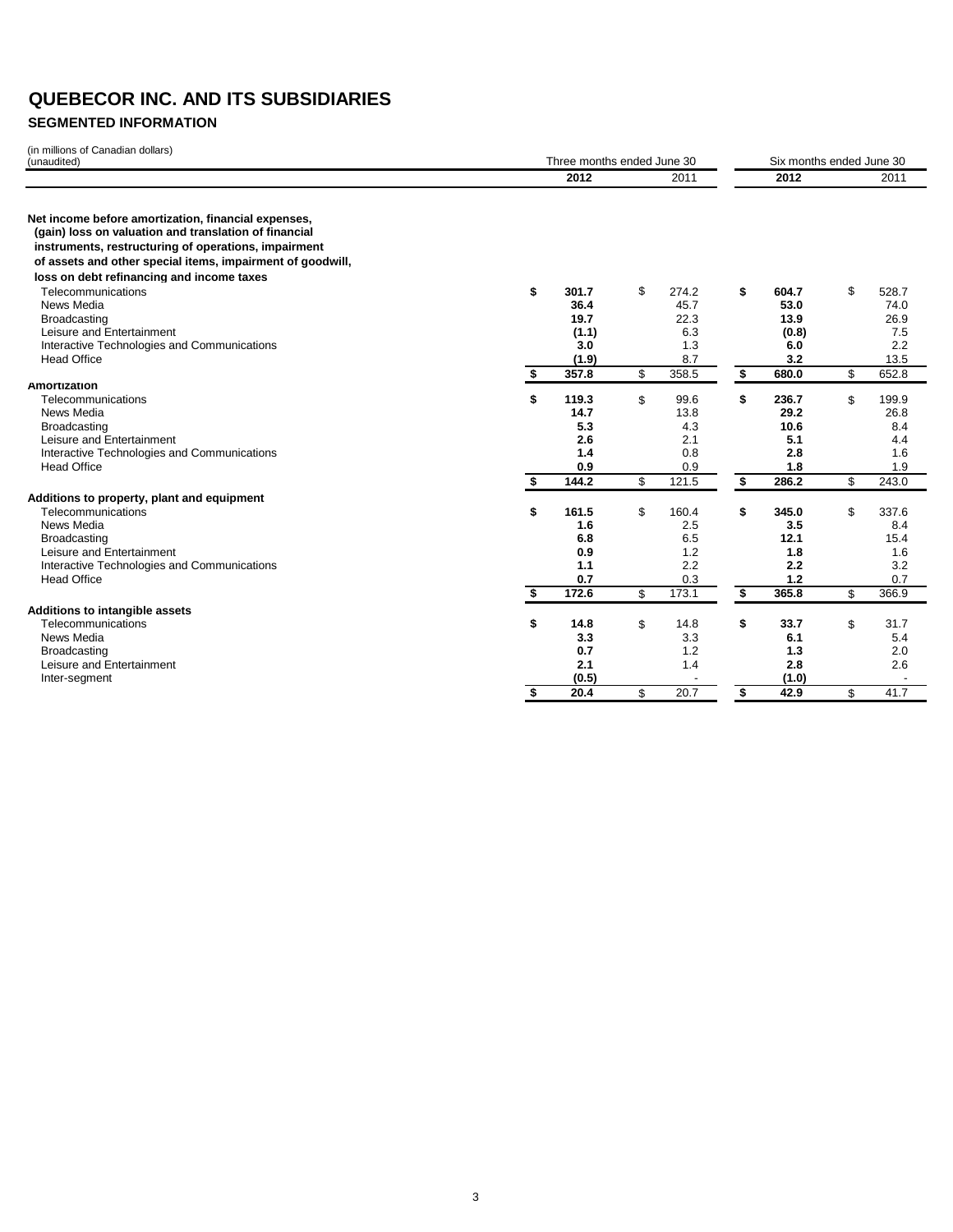#### **QUEBECOR INC. AND ITS SUBSIDIARIES CONSOLIDATED STATEMENTS OF EQUITY**

(in millions of Canadian dollars)

|                                          | Equity attributable to shareholders |         |    |                    |    |                 |                                  |            | <b>Equity</b> |             |               |  |                         |  |
|------------------------------------------|-------------------------------------|---------|----|--------------------|----|-----------------|----------------------------------|------------|---------------|-------------|---------------|--|-------------------------|--|
|                                          |                                     |         |    |                    |    |                 | <b>Accumulated</b><br>other com- |            |               |             |               |  | attributable<br>to non- |  |
|                                          |                                     | Capital |    | <b>Contributed</b> |    | <b>Retained</b> |                                  | prehensive |               | controlling | Total         |  |                         |  |
|                                          |                                     | stock   |    | surplus            |    | earnings        |                                  | income     |               | interests   | equity        |  |                         |  |
|                                          |                                     |         |    |                    |    |                 |                                  |            |               |             |               |  |                         |  |
| Balance as of December 31, 2010          | \$                                  | 346.6   | \$ | 0.9                | \$ | 943.6           | \$                               | 13.7       | \$            | 1,346.9     | \$<br>2,651.7 |  |                         |  |
| Net income                               |                                     |         |    |                    |    | 89.5            |                                  |            |               | 79.8        | 169.3         |  |                         |  |
| Other comprehensive loss                 |                                     |         |    |                    |    |                 |                                  | (1.5)      |               | (0.9)       | (2.4)         |  |                         |  |
| Issuance of shares of a subsidiary       |                                     |         |    |                    |    |                 |                                  |            |               | 1.0         | 1.0           |  |                         |  |
| <b>Dividends</b>                         |                                     |         |    |                    |    | (6.4)           |                                  |            |               | (23.8)      | (30.2)        |  |                         |  |
| Balance as of June 30, 2011              |                                     | 346.6   |    | 0.9                |    | 1,026.7         |                                  | 12.2       |               | 1,403.0     | 2,789.4       |  |                         |  |
| Net income                               |                                     |         |    |                    |    | 111.5           |                                  |            |               | 102.2       | 213.7         |  |                         |  |
| Other comprehensive loss                 |                                     |         |    |                    |    | (31.5)          |                                  | (3.6)      |               | (38.1)      | (73.2)        |  |                         |  |
| Repurchase of Class B shares             |                                     | (7.1)   |    |                    |    | (23.1)          |                                  |            |               |             | (30.2)        |  |                         |  |
| <b>Dividends</b>                         |                                     |         |    |                    |    | (6.4)           |                                  |            |               | (22.7)      | (29.1)        |  |                         |  |
| Balance as of December 31, 2011          |                                     | 339.5   |    | 0.9                |    | 1,077.2         |                                  | 8.6        |               | 1,444.4     | 2,870.6       |  |                         |  |
| Net income                               |                                     |         |    |                    |    | 139.9           |                                  |            |               | 112.7       | 252.6         |  |                         |  |
| Other comprehensive income               |                                     |         |    |                    |    |                 |                                  | 10.5       |               | 8.7         | 19.2          |  |                         |  |
| <b>Issuance of Class B shares</b>        |                                     | 3.6     |    | 1.5                |    |                 |                                  |            |               |             | 5.1           |  |                         |  |
| Repurchase of Class B shares             |                                     | (1.1)   |    |                    |    | (4.2)           |                                  |            |               |             | (5.3)         |  |                         |  |
| Acquisition of non-controlling interests |                                     |         |    | (0.1)              |    |                 |                                  |            |               | 0.1         |               |  |                         |  |
| <b>Dividends</b>                         |                                     |         |    |                    |    | (6.3)           |                                  |            |               | (22.7)      | (29.0)        |  |                         |  |
| Balance as of June 30, 2012              | \$                                  | 342.0   | \$ | 2.3                | \$ | 1,206.6         | \$                               | 19.1       | \$            | 1,543.2     | \$<br>3,113.2 |  |                         |  |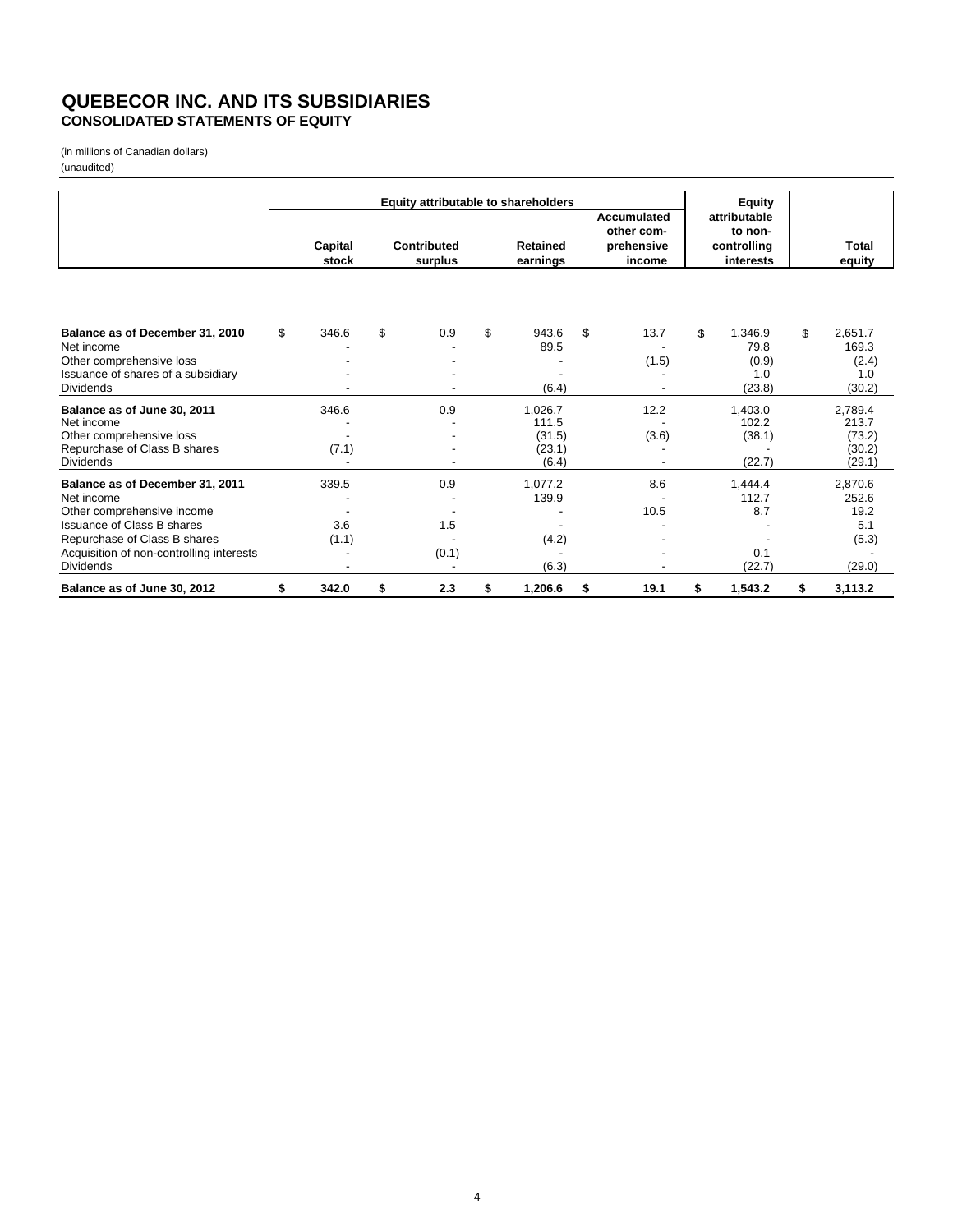## **CONSOLIDATED STATEMENTS OF CASH FLOWS**

(in millions of Canadian dollars) (unaudited)

| (111 11111110115 UI Gariaulari uullars)<br>(unaudited)            | Three months ended June 30 |             | Six months ended June 30 |                |    |         |  |  |
|-------------------------------------------------------------------|----------------------------|-------------|--------------------------|----------------|----|---------|--|--|
|                                                                   | 2012                       | 2011        |                          | 2012           |    | 2011    |  |  |
|                                                                   |                            |             |                          |                |    |         |  |  |
| Cash flows related to operating activities                        |                            |             |                          |                |    |         |  |  |
| Net income                                                        | \$<br>136.4                | \$<br>106.0 | \$                       | 252.6          | \$ | 169.3   |  |  |
| Adjustments for:                                                  |                            |             |                          |                |    |         |  |  |
| Amortization of property, plant and equipment                     | 109.7                      | 92.9        |                          | 218.6          |    | 185.9   |  |  |
| Amortization of intangible assets                                 | 34.5                       | 28.6        |                          | 67.6           |    | 57.1    |  |  |
| (Gain) loss on valuation and translation of financial instruments | (41.9)                     | 4.0         |                          | (123.8)        |    | (6.5)   |  |  |
| Gain on business disposals<br>Impairment of goodwill              | (12.9)                     | Ĭ.          |                          | (12.9)<br>14.5 |    |         |  |  |
| Loss on debt refinancing                                          |                            |             |                          | 7.3            |    | 9.3     |  |  |
| Amortization of financing costs and long-term debt discount       | 3.6                        | 2.9         |                          | 7.3            |    | 5.9     |  |  |
| Deferred income taxes                                             | 31.7                       | 45.5        |                          | 66.0           |    | 64.9    |  |  |
| Other                                                             | (1.2)                      | (0.5)       |                          | 1.7            |    | (0.2)   |  |  |
|                                                                   | 259.9                      | 279.4       |                          | 498.9          |    | 485.7   |  |  |
| Net change in non-cash balances related to operating activities   | (31.8)                     | (137.9)     |                          | (33.5)         |    | (173.5) |  |  |
| Cash flows provided by operating activities                       | 228.1                      | 141.5       |                          | 465.4          |    | 312.2   |  |  |
| Cash flows related to investing activities                        |                            |             |                          |                |    |         |  |  |
| Business acquisitions, net of cash and cash equivalents           | (0.8)                      | (5.0)       |                          | (0.8)          |    | (50.1)  |  |  |
| Business disposals, net of cash and cash equivalents              | 17.9                       |             |                          | 17.9           |    |         |  |  |
| Additions to property, plant and equipment                        | (172.6)                    | (173.1)     |                          | (365.8)        |    | (366.9) |  |  |
| Additions to intangible assets                                    | (20.4)                     | (20.7)      |                          | (42.9)         |    | (41.7)  |  |  |
| Proceeds from disposals of assets                                 | $1.2$                      | 4.0         |                          | 2.4            |    | 5.0     |  |  |
| Other                                                             | (1.0)                      | 0.7         |                          | (1.0)          |    | 2.8     |  |  |
| Cash flows used in investing activities                           | (175.7)                    | (194.1)     |                          | (390.2)        |    | (450.9) |  |  |
| Cash flows related to financing activities                        |                            |             |                          |                |    |         |  |  |
| Net change in bank indebtedness                                   | 4.7                        | 0.3         |                          | 2.1            |    | (2.9)   |  |  |
| Net change under revolving credit facilities                      | (24.2)                     | (2.6)       |                          | (22.9)         |    | (10.9)  |  |  |
| Issuance of long-term debt, net of financing fees                 |                            |             |                          | 787.6          |    | 319.9   |  |  |
| Repayment of long-term debt                                       | (190.9)                    | (1.3)       |                          | (709.0)        |    | (226.2) |  |  |
| Settlement of hedging contracts                                   | (3.6)                      |             |                          | (44.1)         |    | (105.4) |  |  |
| <b>Issuance of Class B shares</b>                                 |                            |             |                          | 3.6            |    |         |  |  |
| Repurchase of Class B shares                                      | (4.9)                      |             |                          | (5.3)          |    |         |  |  |
| <b>Dividends</b>                                                  | (6.3)                      | (3.2)       |                          | (6.3)          |    | (3.2)   |  |  |
| Dividends paid to non-controlling interests                       | (11.4)                     | (12.5)      |                          | (22.7)         |    | (23.8)  |  |  |
| Other                                                             |                            | 1.0         |                          |                |    | 1.0     |  |  |
| Cash flows used in financing activities                           | (236.6)                    | (18.3)      |                          | (17.0)         |    | (51.5)  |  |  |
| Net change in cash and cash equivalents                           | (184.2)                    | (70.9)      |                          | 58.2           |    | (190.2) |  |  |
| Effect of exchange rate changes on cash and cash equivalents      |                            |             |                          |                |    |         |  |  |
| denominated in foreign currencies                                 | (0.2)                      | 0.1         |                          | (0.2)          |    | 0.3     |  |  |
| Cash and cash equivalents at beginning of period                  | 388.8                      | 123.6       |                          | 146.4          |    | 242.7   |  |  |
| Cash and cash equivalents at end of period                        | \$<br>204.4                | \$<br>52.8  | \$                       | 204.4          | \$ | 52.8    |  |  |
| Cash and cash equivalents consist of                              |                            |             |                          |                |    |         |  |  |
| Cash                                                              | \$<br>18.4                 | \$          | \$                       | 18.4           | \$ |         |  |  |
| Cash equivalents                                                  | 186.0                      | 52.8        |                          | 186.0          |    | 52.8    |  |  |
|                                                                   | \$<br>204.4                | \$<br>52.8  | $\overline{\mathbf{s}}$  | 204.4          | \$ | 52.8    |  |  |
| Interest and taxes reflected as operating activities              |                            |             |                          |                |    |         |  |  |
| Cash interest payments                                            | \$<br>129.7                | \$<br>127.1 | \$                       | 151.1          | \$ | 163.2   |  |  |
| Cash income tax payments (net of refunds)                         | 2.4                        | 6.0         |                          | 7.5            |    | 34.0    |  |  |
|                                                                   |                            |             |                          |                |    |         |  |  |